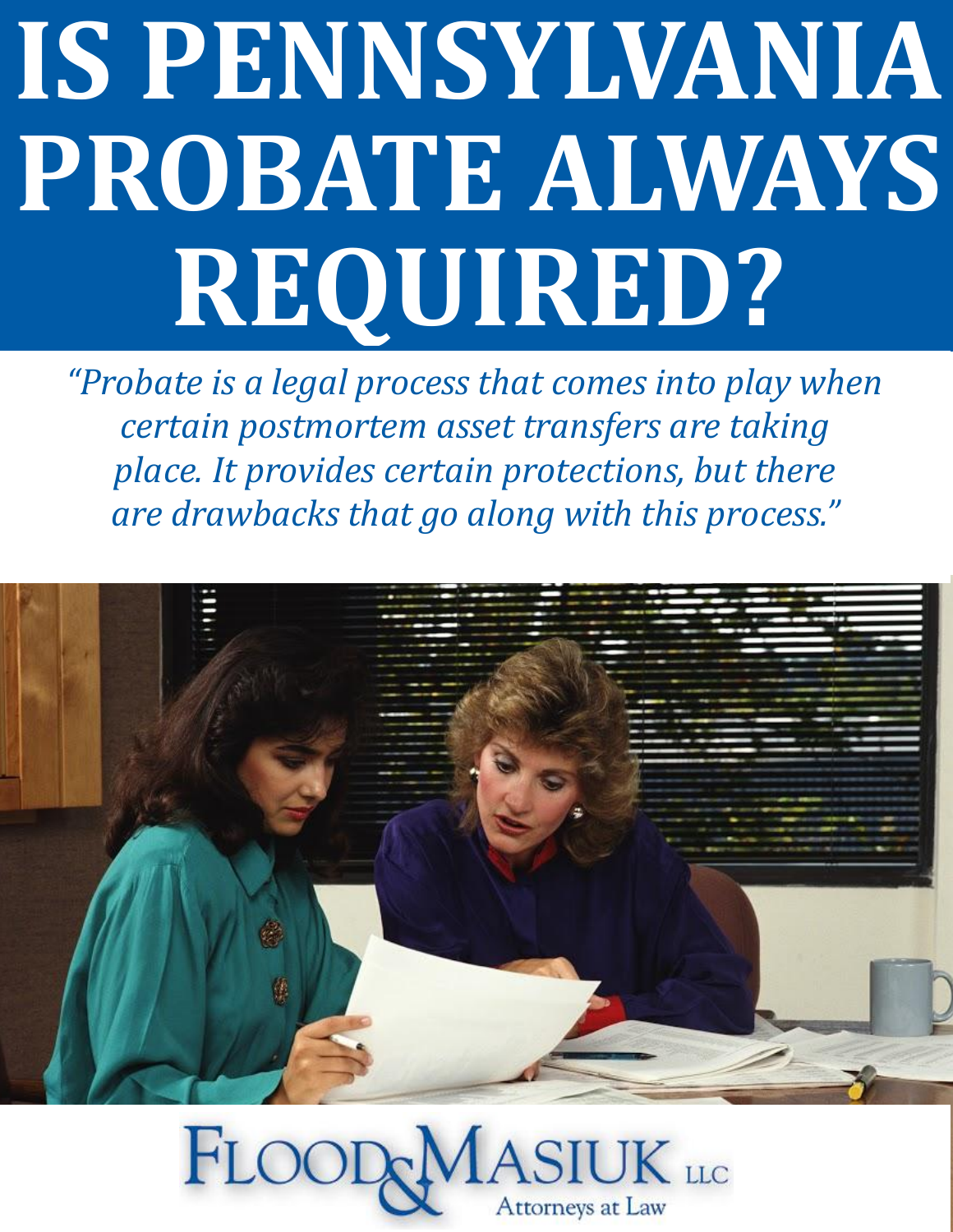

There are estate administration tasks that must be completed after you pass away, and many people do not take this into consideration when they are making preparations.

If you utilize a last will to state your final wishes regarding the transfer of property that is in your personal possession, the probate process will have a significant impact.

The executor that you nominate in the last will would administer the estate, but the overall administration would be supervised by the probate court. This process is in place to provide oversight, but it can make things a bit difficult for the surviving family members.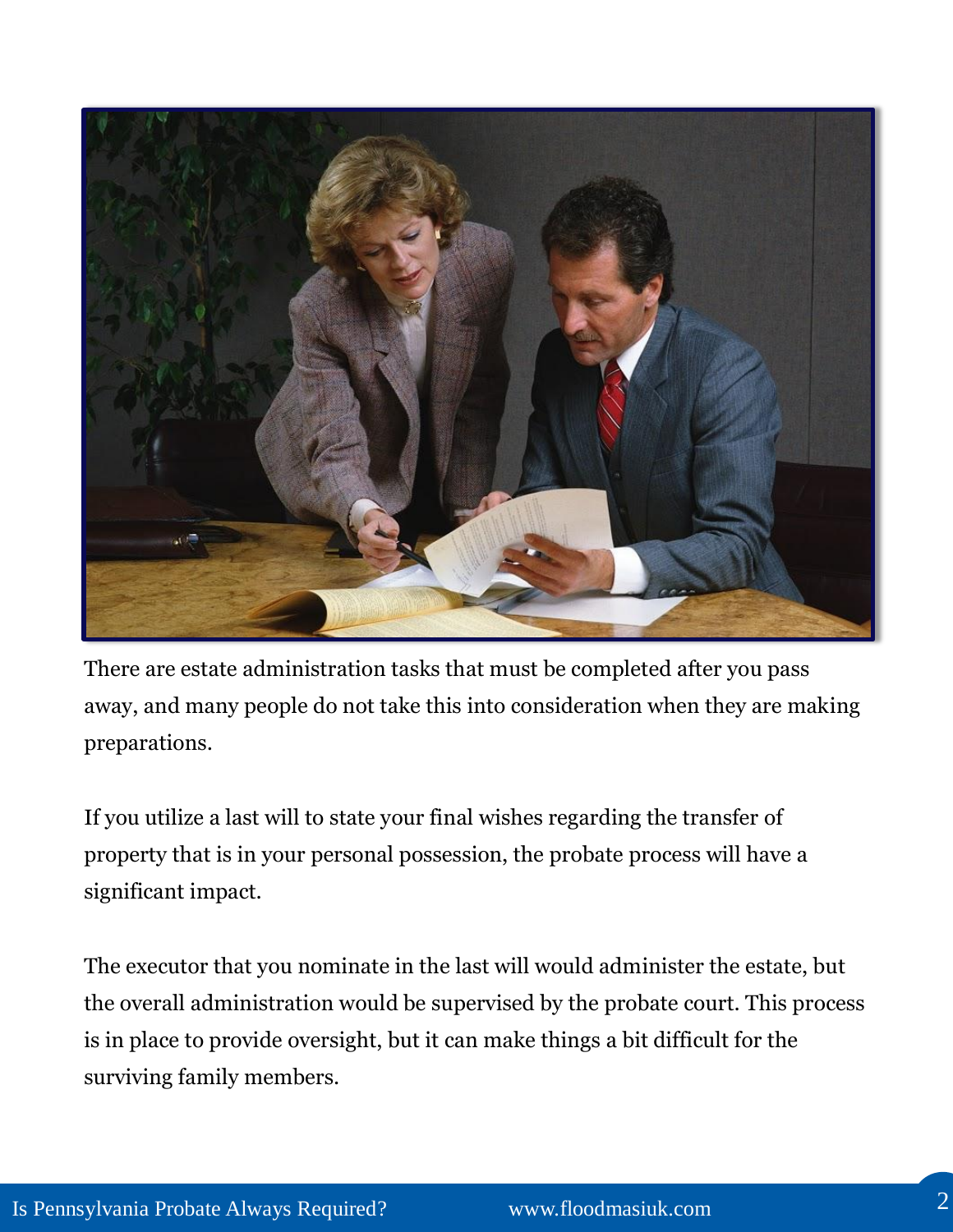There are expenses that accumulate during probate, and these costs reduce the inheritances that will ultimately be distributed to the heirs.

In addition to the money factor, there is the matter of time. Inheritances are not distributed until after the process has been completed, and it can take close to a year, even if there are no snags.

There are certain types of property transfers that are not subject to the probate process. Let's look at some of them.

## **PAYABLE ON DEATH ACCOUNTS**



When you open up a bank account or a brokerage account, the institution may offer you a payable on death or transfer on death option.

With a payable on death account, you name a beneficiary. Many institutions will allow you

to name multiple beneficiaries.

After your death, the beneficiary or beneficiaries would assume ownership of the assets that remain in the account. The transfer of these resources would not be subject to the process of probate.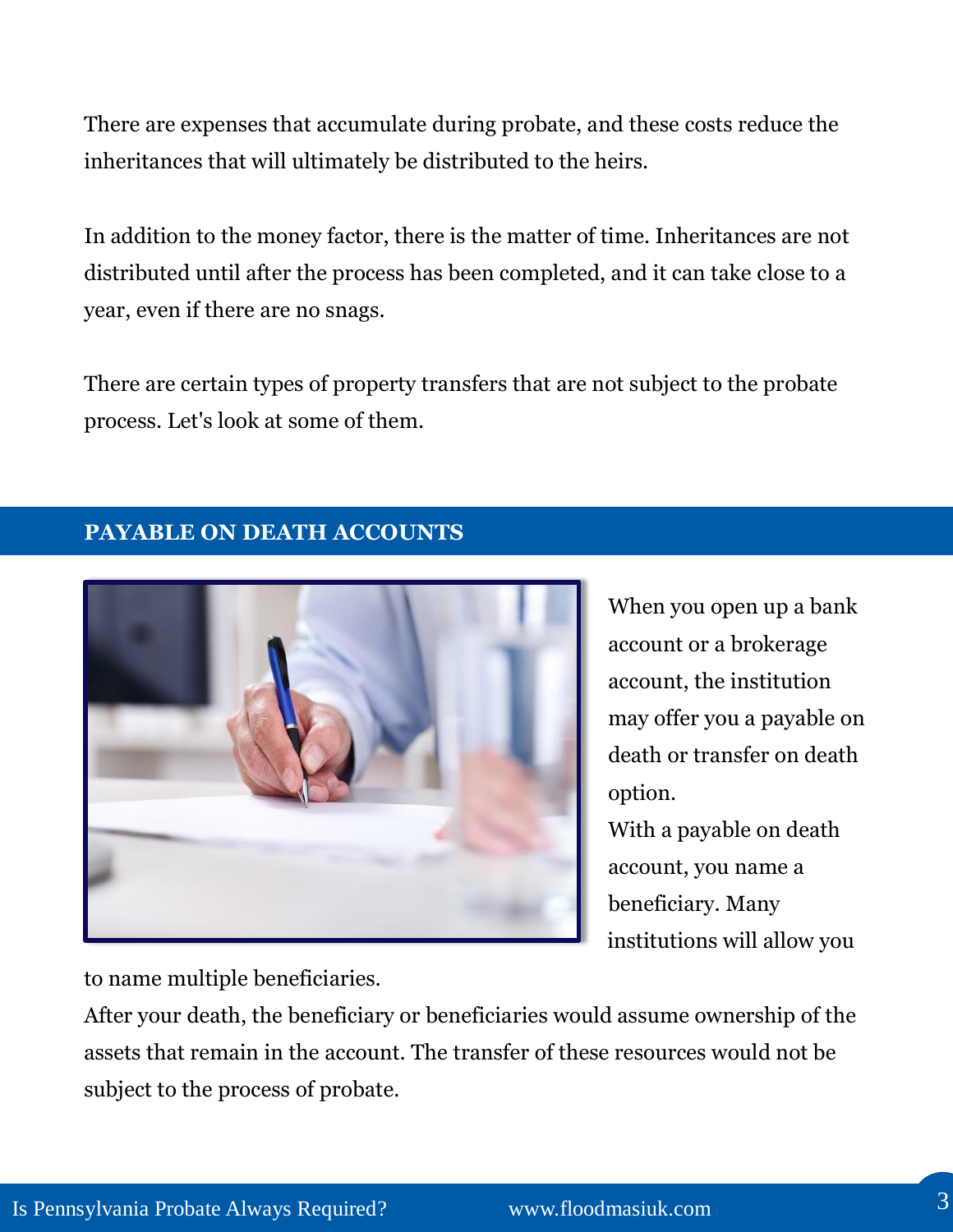## **JOINT TENANCY**



If you own property, you can add a joint tenant. This person would become a coowner of the property.

Joint tenancy typically comes with something called right of survivorship. This would allow the surviving joint tenant to assume ownership of the entirety of the property after the death of the other joint tenant. This transfer would take place outside of probate.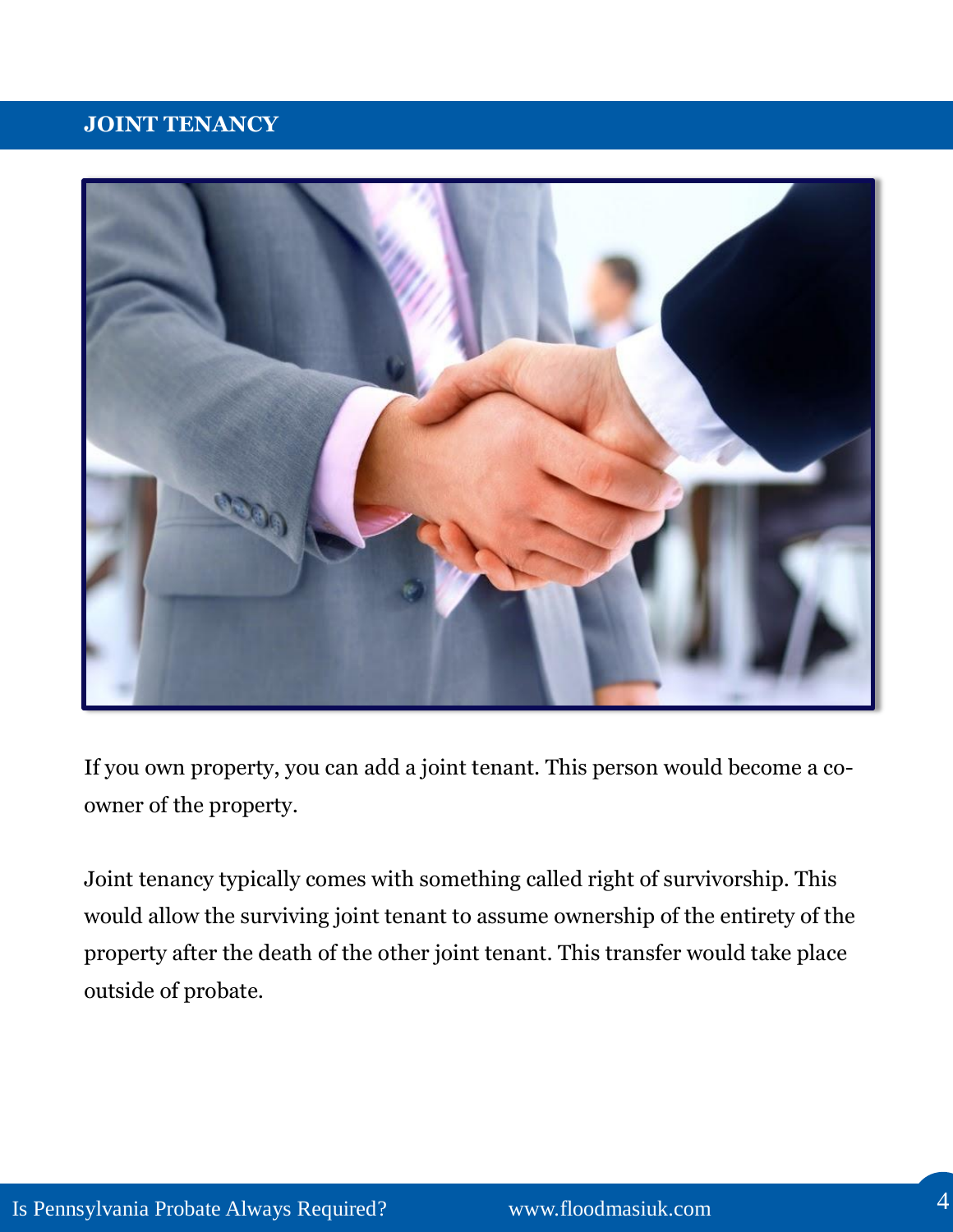#### **LIFE INSURANCE POLICIES**



Many people have life insurance policies. If you have an insurance policy on your life, the beneficiary that you name on the policy would be paid by the company after your death. The probate court would not be involved in the transfer.

## **PROACTIVE PROBATE AVOIDANCE STRATEGIES**

Because of the drawbacks that go along with probate, many people are proactive about the implementation of probate avoidance strategies. You can intentionally take steps to get assets into the hands of your heirs outside of probate.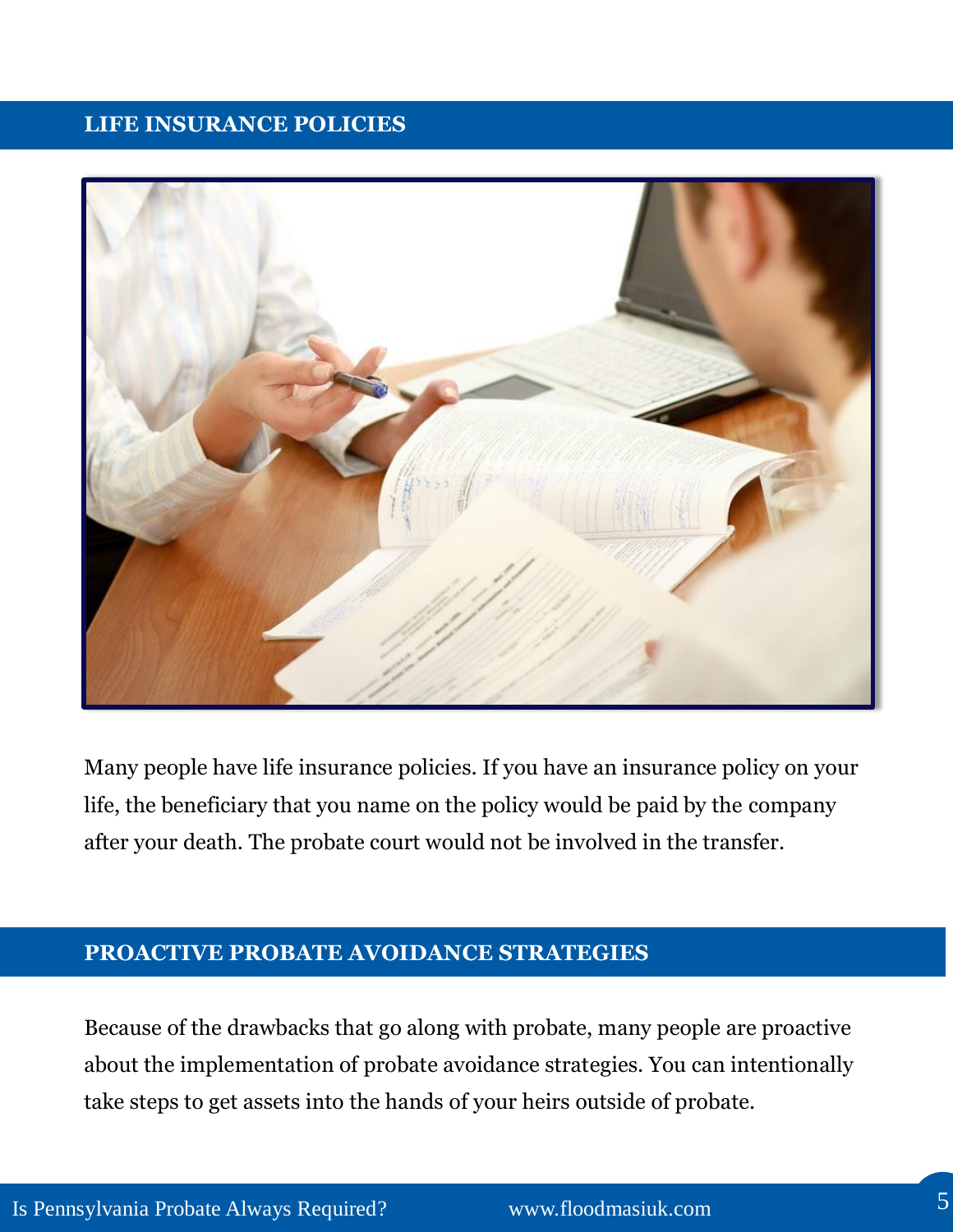There are a number of different ways to go about it, and the ideal course of action will vary depending on the circumstances. This being stated, one very popular probate avoidance tool is the revocable living trust.

You experience no loss of control when you create a revocable living trust, so you take no risks. If you change your mind, you can take back the assets. As the grantor of the trust, you can also act as the beneficiary and the trustee while you are alive and well.

When you create the trust agreement, you leave behind instructions in the trust declaration, and you name a successor trustee along with successor beneficiaries. After you die, these instructions will be followed, and assets will be distributed to the beneficiaries outside of the probate process.

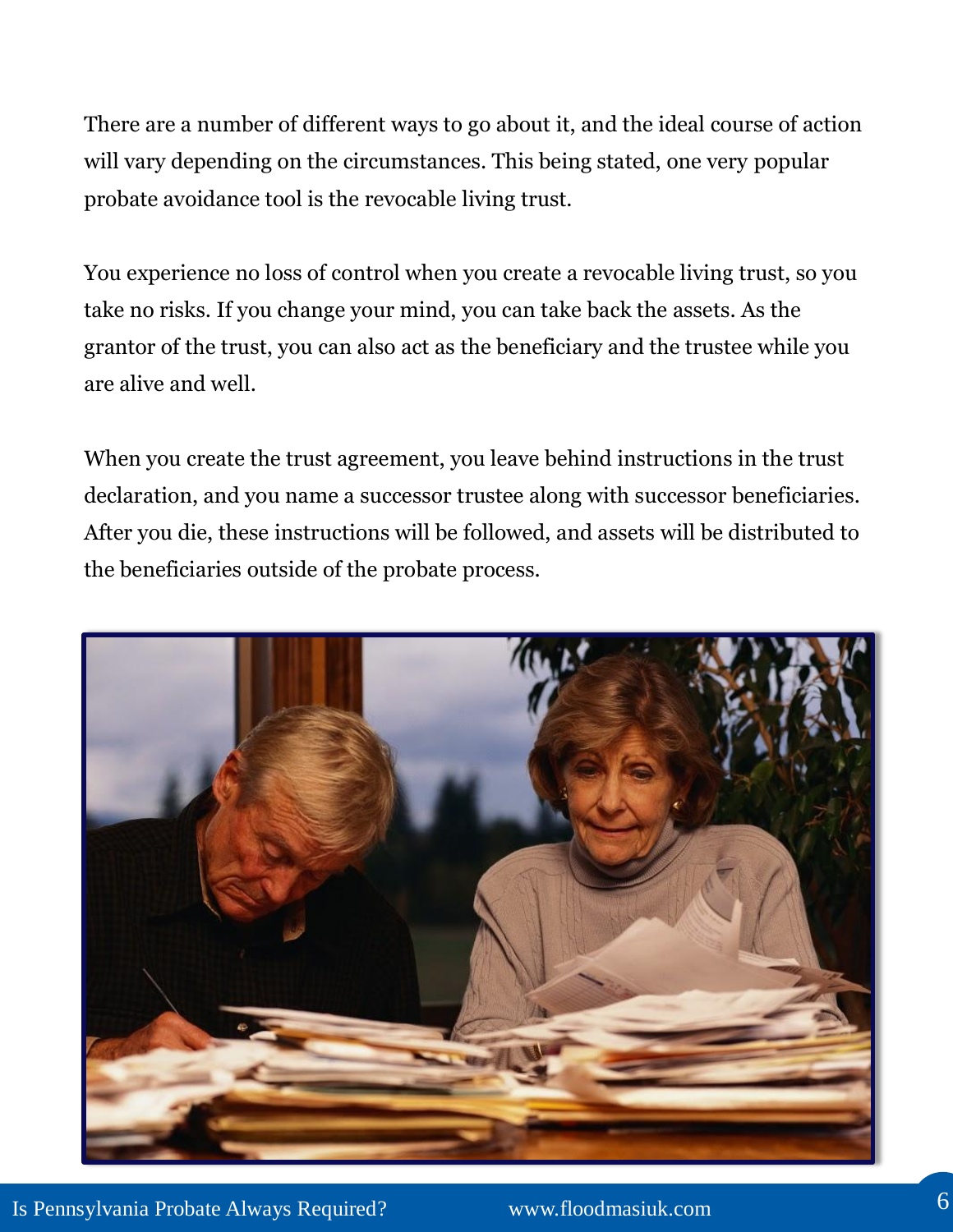#### **SUMMARY**

Probate is a legal process that comes into play when certain postmortem asset

transfers are taking place. It provides certain protections, but there are drawbacks that go along with this process.

The process of probate is timeconsuming, and there are expenses that often accumulate.

Some asset transfers are not subject to probate. It is possible to consciously facilitate postmortem asset transfers that would take place outside of probate.

You should certainly understand the probate process when you are planning your



estate. If you discuss everything in detail with a licensed attorney, you can ultimately make informed decisions.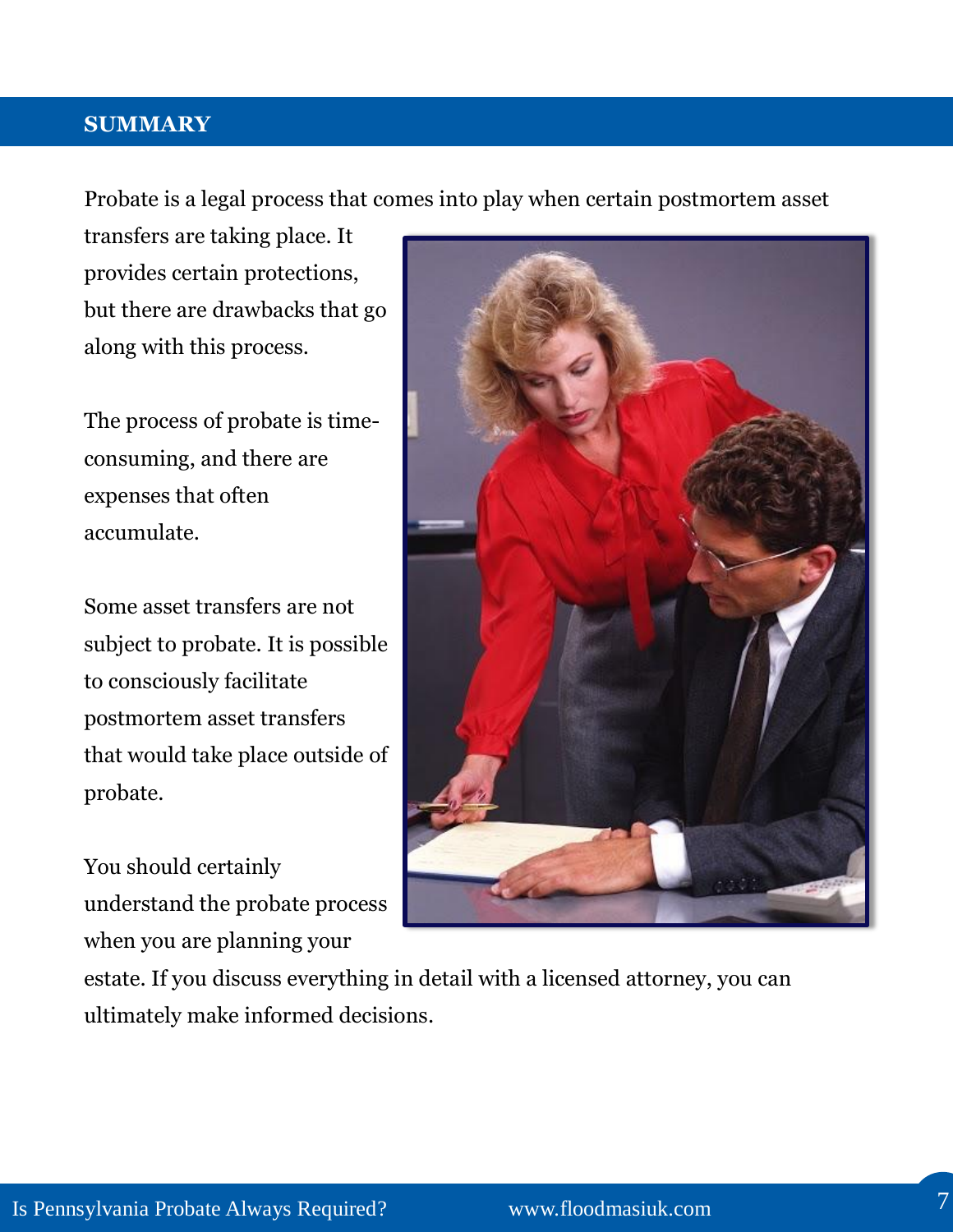Many estate planning attorneys offer free consultations, so you can often get answers to your questions without making any firm commitments. The attorney will gain an understanding of your unique personal situation and make recommendations.

Ultimately, if you choose to do so, you can go forward and create a custom crafted estate plan that facilitates fast and efficient postmortem asset transfers to your loved ones.

#### **REFERENCES**

Forbes

[http://www.forbes.com/sites/janetnovack/2012/10/14/the-forbes-guide-to](http://www.forbes.com/sites/janetnovack/2012/10/14/the-forbes-guide-to-estate-planning/)[estate-planning/](http://www.forbes.com/sites/janetnovack/2012/10/14/the-forbes-guide-to-estate-planning/)

Cornell University Law School Legal Information Institute <http://webserver.rilin.state.ri.us/Statutes/TITLE33/INDEX.HTM>